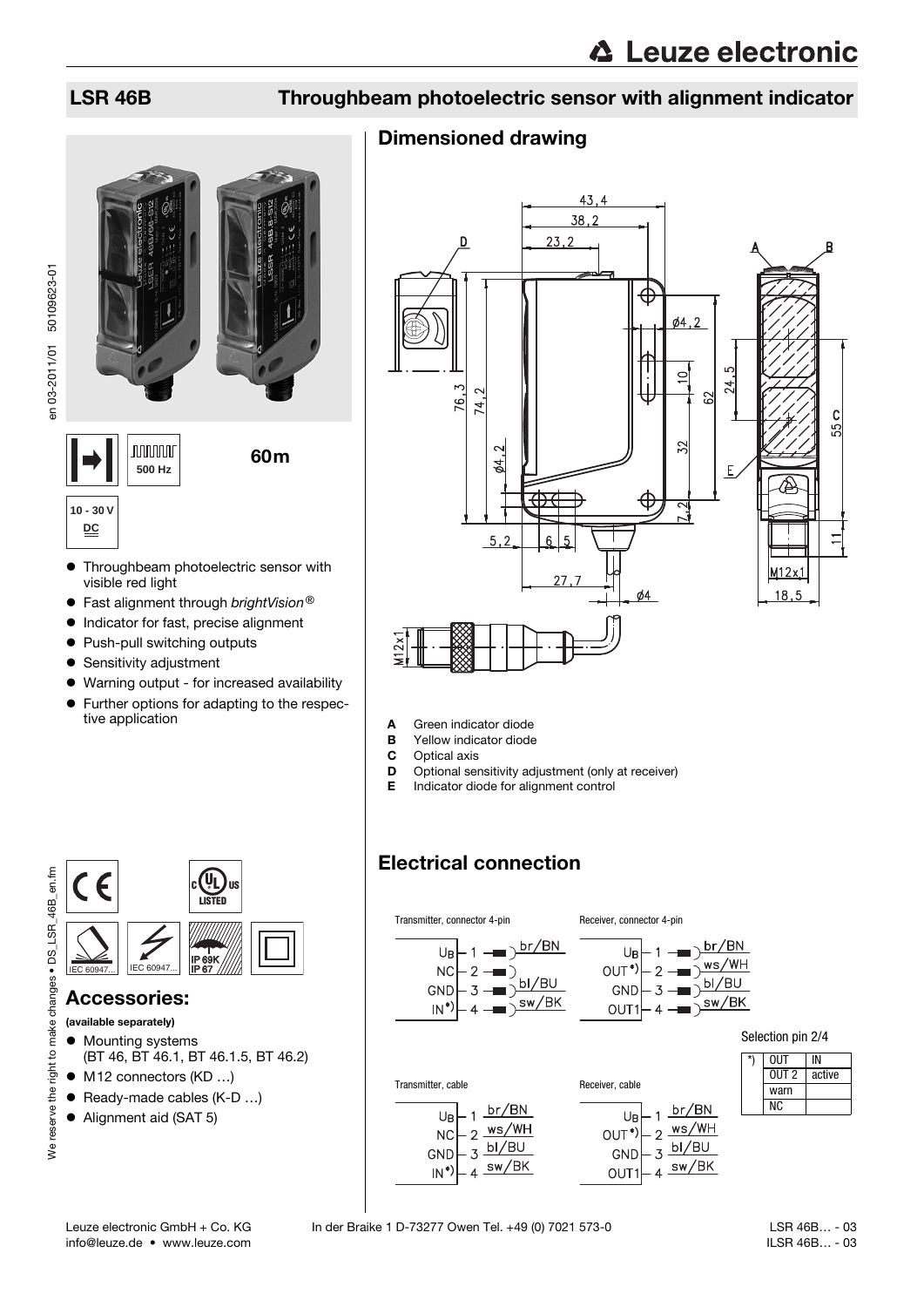# **△ Leuze electronic**

# LSR 46B

# **Specifications**

## Optical data

Typ. operating range limit <sup>1)</sup> Operating range<sup>2)</sup><br>Light source<sup>3)</sup>

## Timing

Switching frequency 500Hz<br>Response time 500Hz<br>Delay before start-up 500ms Response time Delay before start-up

## Electrical data

### With transistor switching outputs Operating voltage  $U_B$ <sup>4)</sup>

 $Residual$  ripple  $\leq 15\%$  of UBS of UBS of UBS of US\$ of US\$ of UBS of UBS of UBS of UBS of UBS of UBS of UBS of UBS of UBS of UBS of UBS of UBS of UBS of UBS of UBS of UBS of UBS of UBS of UBS of UBS of UBS of UBS of UBS of Open-circuit current<br>
Switching output <sup>5)</sup> LSR .../66 Switching output 5) LSR …/66.1

ILSR …/4 ILSR …/4.8 Signal voltage high/low<br>Output current

## Indicators

Green LED<br>
Yellow I FD<br>
Yellow I FD Yellow LED<br>
Yellow LED, flashing<br>
light path free.

# **Mechanical data**<br>Housing

Optics cover plastic (PMMA) Weight (with connector/with cable and conn.) 50g/65g Coptics cover<br>
Coptics cover<br>
Weight (with connector/with cable and conn.) 50g/65g<br>
Connection type<br>
M12 connector, or

## Environmental data

Ambient temp. (operation/storage) -40°C … +60°C/-40°C … +70°C<br>Protective circuit <sup>6</sup>) 2, 3 VDE safety class 7) Protection class<br>LED class Standards applied IEC 60947<br>Certifications UL 508.4 Certifications

Options<br>Warning output autoControl Signal voltage high/low Output current max. 100mA<br>**Activation input** active Transmitter active/not active<br>  $\angle 8V/\angle 2V$ <br>
Activation/disable delay<br>  $\angle 1$ ms<br>
Input resistance<br>  $10k\Omega \pm 10\%$ Activation/disable delay Input resistance

60m 50m Light source <sup>3)</sup> LED (modulated light)<br>Wavelength 620nm (visible red light, polarized)

10 ... 30 VDC (incl. residual ripple)<br> $\leq$  15% of U<sub>B</sub> 2 push-pull switching outputs pin 2: PNP dark switching, NPN light switching pin 4: PNP light switching, NPN dark switching 1 warning output pin 2: PNP pin 4: PNP light switching Output current max. 100mA

light path free, no performance reserve

plastic (PC-ABS) cable with M12 connector, cable length: 200mm

2, 3 II, all-insulated<br>IP 67, IP 69K 1 (acc. to EN 60825-1)<br>IEC 60947-5-2

PNP transistor, counting principle<br>  $\geq$  (U<sub>B</sub>-2V)/ $\leq$  2V<br>
max. 100mA

- 1) Typ. operating range limit: max. attainable range without performance reserve
- 2) Operating range: recommended range with performance reserve

3) Average life expectancy 100,000 h at an ambient temperature of 25°C

- 4) For UL applications: for use in class 2 circuits only
- 5) The push-pull switching outputs must not be connected in parallel 6) 2=polarity reversal protection, 3=short-circuit protection for all tran 6) 2=polarity reversal protection, 3=short-circuit protection for all transistor outputs

Rating voltage 50V

# Tables

0 50 60

Operating range [m] Typ. operating range limit [m]

# Diagrams



### $-\overline{+}$ ັ∨2 y1 x

# Remarks

A light axis consists of a transmitter and a receiver with the following designations:

**(I)LSR = complete light axis** (**I**)LSER = receiver

● Approved purpose: This product may only be used by qualified personnel and must only be used for the approved purpose. This sensor is not a safety sensor and is not to be used for the protection of persons.

 Alignment indicator: ('E' see dimensioned drawing) Yellow LED = light path free with reserve Yellow LED, flashing = light path free - no performance reserve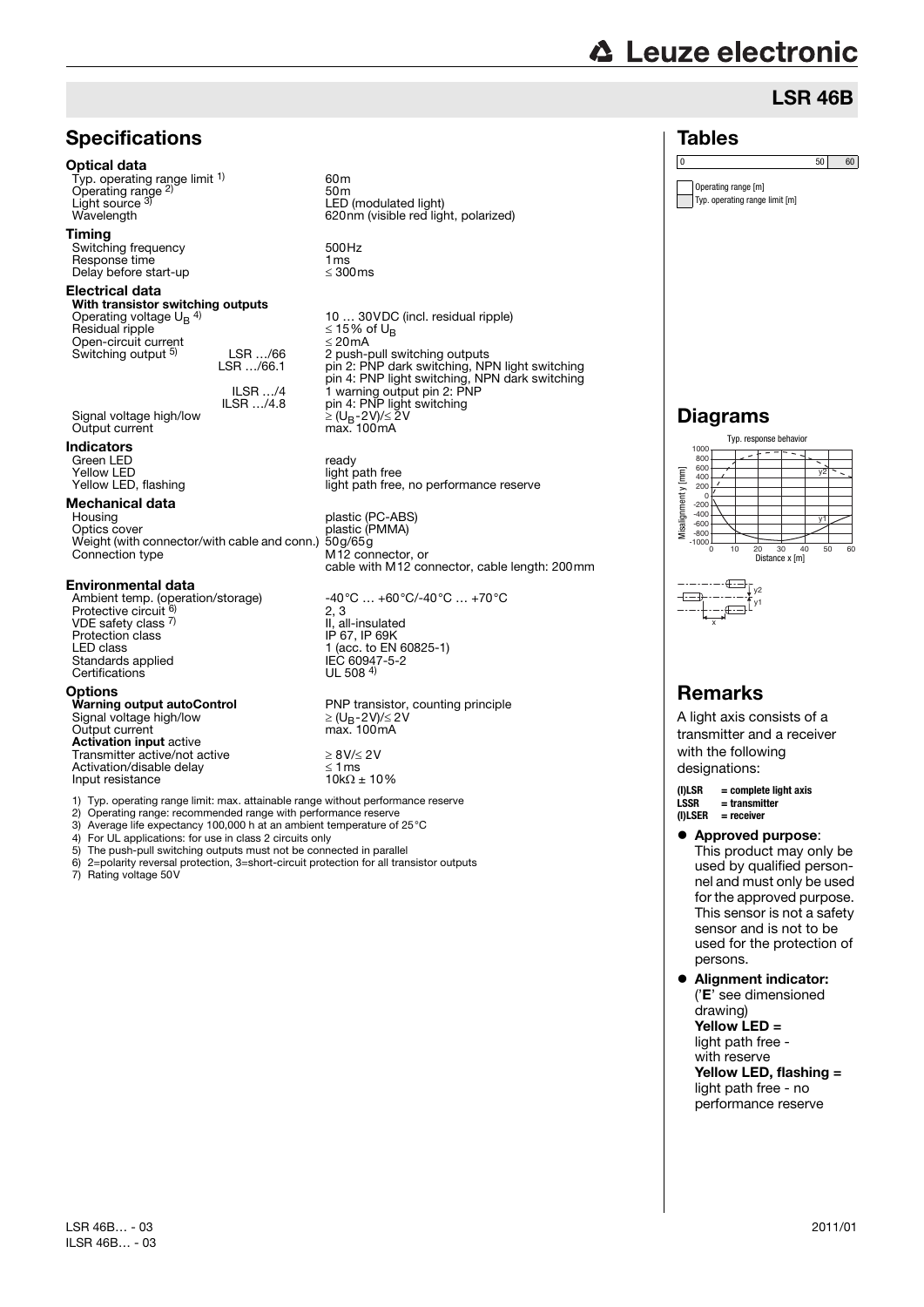# LSR 46B Throughbeam photoelectric sensor with alignment indicator

# Order guide

The sensors listed here are preferred types; current information at www.leuze.com.

|                                                        | <b>Designation</b>     | Part no.      |
|--------------------------------------------------------|------------------------|---------------|
| With M12 connector                                     |                        |               |
| Complementary switching output                         | LSSR 46B-S12           | 50108526 (Tr) |
|                                                        | LSER 46B/66-S12        | 50108532 (R)  |
| Activation input, complementary switching output       | LSSR 46B.8-S12         | 50108527 (Tr) |
|                                                        | LSER 46B/66-S12        | 50108532 (R)  |
| Warning output, display low performance reserve        | LSSR 46B-S12           | 50108526 (Tr) |
|                                                        | <b>ILSER 46B/4-S12</b> | 50108536 (R)  |
| Sensitivity adjustment, complementary switching output | LSSR 46B-S12           | 50108526 (Tr) |
|                                                        | LSER 46B/66.1-S12      | 50108533 (R)  |
| <b>Cable with M12 connector</b>                        |                        |               |
| Complementary switching output                         | LSSR 46B, 200-S12      | 50108528 (Tr) |
|                                                        | LSER 46B/66.200-S12    | 50108534 (R)  |
| Cable, cable length 2m                                 |                        |               |
| Complementary switching output                         | LSSR 46B               | 50108529 (Tr) |
|                                                        | LSER 46B/66            | 50108535 (R)  |

# Type key

|                            |                                                                            | $L \mid S \mid E \mid R$ | 4 6 B | 66 | D | 1 | $S$ 1 2 |
|----------------------------|----------------------------------------------------------------------------|--------------------------|-------|----|---|---|---------|
|                            |                                                                            |                          |       |    |   |   |         |
| <b>Operating principle</b> |                                                                            |                          |       |    |   |   |         |
| <b>LSSR</b>                | Throughbeam photoelectric sensor, transmitter with light visible red light |                          |       |    |   |   |         |
| <b>LSER</b>                | Throughbeam photoelectric sensor, receiver                                 |                          |       |    |   |   |         |
| <b>ILSER</b>               | Throughbeam photoelectric sensor, receiver with warning output             |                          |       |    |   |   |         |
| <b>Series</b>              |                                                                            |                          |       |    |   |   |         |
| 46B                        | 46B Series                                                                 |                          |       |    |   |   |         |
| <b>Switching output</b>    |                                                                            |                          |       |    |   |   |         |
| /66                        | Complementary push-pull switching outputs                                  |                          |       |    |   |   |         |
| /4                         | Pin 4 PNP switching output, pin 2 no contact or warning output             |                          |       |    |   |   |         |
|                            | <b>Function characteristics</b>                                            |                          |       |    |   |   |         |
| N/A                        | Pin 4 light switching; with push-pull, PNP light switching                 |                          |       |    |   |   |         |
| D                          | Inverted switching logic                                                   |                          |       |    |   |   |         |
| <b>Special function</b>    |                                                                            |                          |       |    |   |   |         |
| .8                         | Activation input (on transmitter)                                          |                          |       |    |   |   |         |
| .1                         | Sensitivity adjustment (on receiver)                                       |                          |       |    |   |   |         |
|                            | <b>Electrical connection</b>                                               |                          |       |    |   |   |         |
| N/A                        | Cable, standard length 2000 mm                                             |                          |       |    |   |   |         |

| N/A      | Cable, standard length 2000 mm          |
|----------|-----------------------------------------|
| .200-S12 | Cable, length 200 mm with M12 connector |
| -S12     | M <sub>12</sub> connector               |